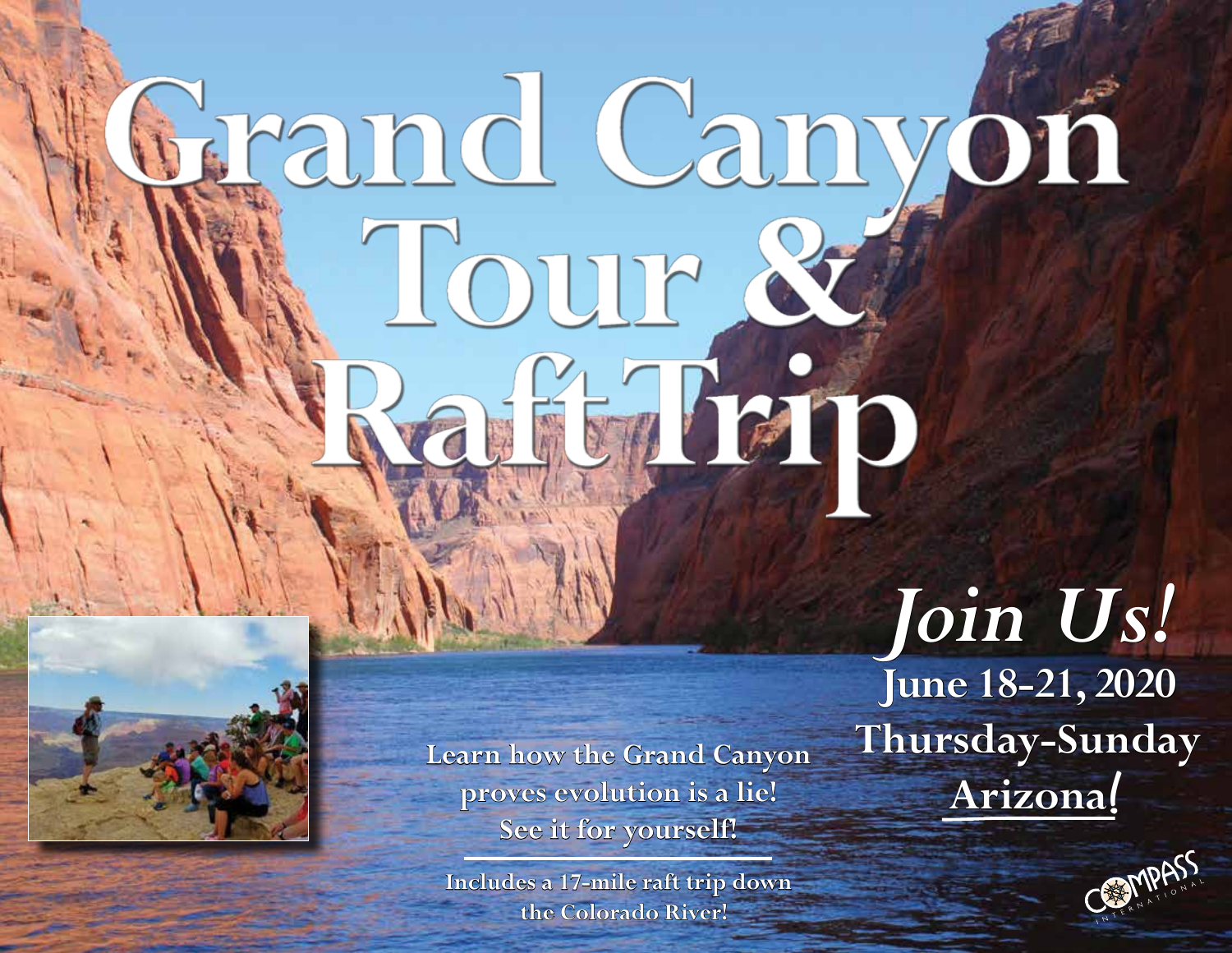## Creation & the Canyon!

#### **Join us for an awesome tour of Grand Canyon and raft trip down the Colorado River!**

The Grand Canyon is America's most recognized landmark. But was it carved out over millions of years or in a few days? Learning creation facts has never been this much fun! We'll spend two full days looking at the scientific facts that will embolden your faith! And the scenery alone will fill up your camera's memory cards!

#### **Learn The Facts!**

You fly into and out of Phoenix Sky Harbor Airport (PHX), AZ, for a four-day, three-night trip. You'll learn great truths from your host, noted Creationist Russ Miller. We'll view the Grand



Canyon and study the facts from the top on the south rim and take a 17-mile raft trip down the Colorado River to see it from the bottom.

#### **Youth and Adults Welcome!**

Whether you're young or old, this is a great, succinct tour of the Grand Canyon. Come as a couple, a family, an individual or youth group.



This trip will armor participants with the knowledge to defend the Bible's worldwide flood and six-day creation account . . . critical for our youth today and exciting for Believers of all ages.

You'll arrive on Thursday for an overnight and end your trip back in Phoenix to spend Saturday night so you can travel home on Sunday a great four-day weekend trip. This includes

three hotel nights, Grand Canyon tour, guided raft trip on the Colorado River, and meals from dinner Thursday through breakfast Sunday.

#### **Register Today!**



*Creationist Russ Miller*

Talk to your family and friends and put this trip on the calendar! It will be a great weekend of knock-your-socks-off scenery, incredible teaching and lots of fun. Phone, fax, mail, or register online at www.compass.org. **But register today as our last eight trips have sold out!!**



Register Today!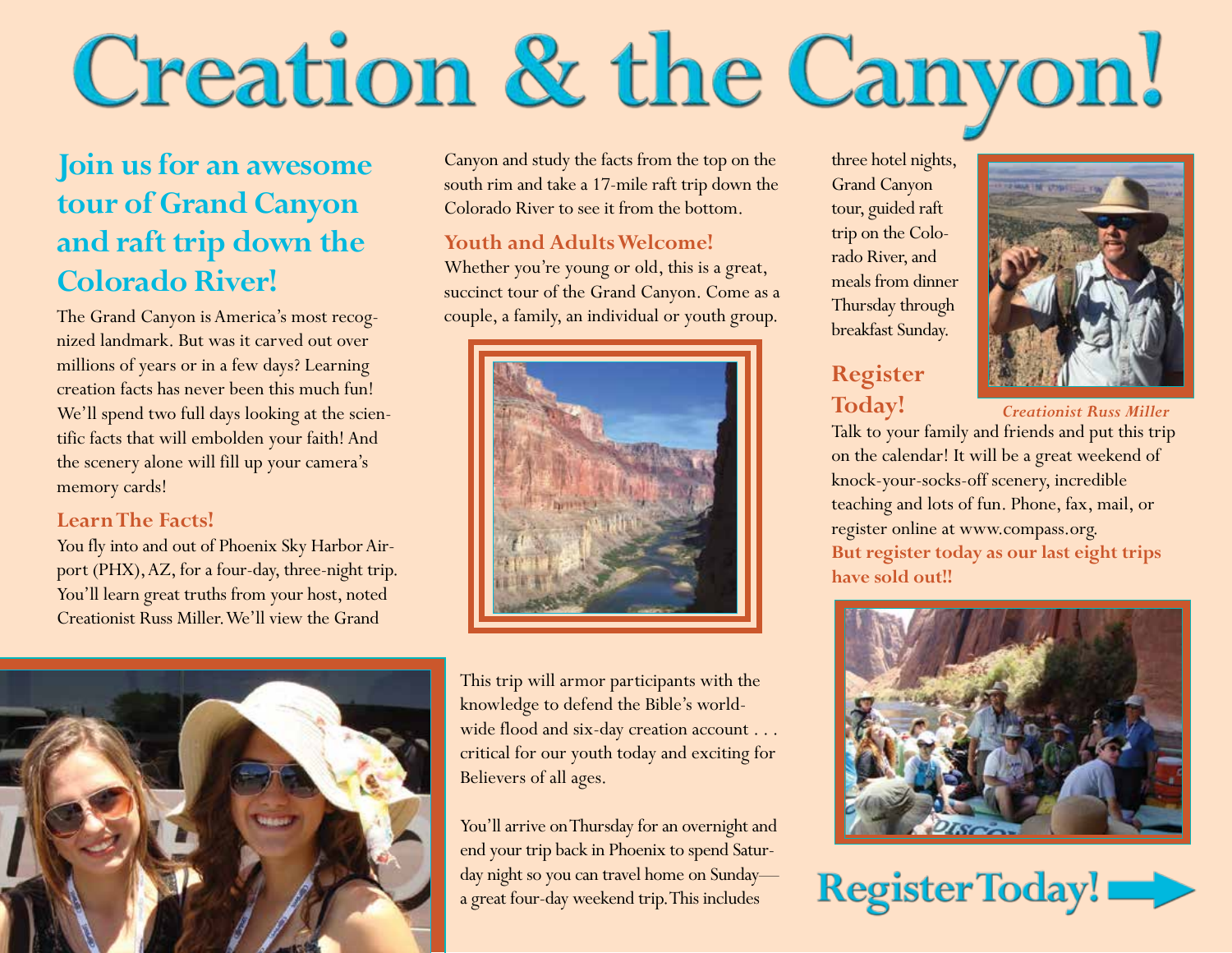

#### **6/18 Thursday Arrive Phoenix, AZ**

**•** Overnight at Hyatt Place Tempe/Phoenix Airport.

- **6/19 To Grand Canyon** 
	- Breakfast; Bus to Grand Canyon.
	- Lunch at the Grand Canyon.
	- Tour Grand Canyon South Rim.
	- Visit Mather Point and Desert Viewpoint.
	- Dinner at the historic Cameron Trading Post & Hotel, overnight at the Hyatt Place Page.

#### **6/20 Saturday Raft trip**

- Breakfast.
- 17-mile raft trip down the Colorado River.
- Lunch at historic *Lee's Ferry*, visit amazing dino tracks.
- Overnight at Hyatt Place Tempe/Phoenix Airport.

#### **6/21 Travel home**

• Breakfast.



| <b>Sign Me Up!</b>            |  |
|-------------------------------|--|
| <b>Creation at the Canyon</b> |  |

Names **with a set of the set of the set of the set of the set of the set of the set of the set of the set of the set of the set of the set of the set of the set of the set of the set of the set of the set of the set of the** 

Address \_\_\_\_\_\_\_\_\_\_\_\_\_\_\_\_\_\_\_\_\_\_\_\_\_\_\_\_\_\_\_\_\_\_\_\_\_\_\_\_\_\_\_\_\_\_\_\_\_\_\_\_\_\_\_

City \_\_\_\_\_\_\_\_\_\_\_\_\_\_\_\_\_\_\_\_\_\_\_\_\_ State \_\_\_\_ Zip\_\_\_\_\_\_\_\_\_\_\_\_\_\_\_\_\_\_

Day-Time Phone (If paying by credit card)

Email and the contract of the contract of the contract of the contract of the contract of the contract of the contract of the contract of the contract of the contract of the contract of the contract of the contract of the

#### p **Creation at the Canyon 4 Days/3 Nights**

Arrive in Phoenix, AZ, on Thursday, June 18, 2020, and depart Phoenix Sunday, June 21. Registration price includes three hotel nights (Thursday and Saturday night in Phoenix and Friday night in Page); all meals or meal tickets (Thursday dinner to Sunday morning breakfast), entrance fees into Grand Canyon National Park, 17-mile Colorado River raft trip, transfers, guide, driver and class "A" touring bus. Not included: Tips for bus driver, guide, and meals (pre-paid separately below).

#### *Per person:*

*Register at Compass.org • Clip & Mail • Register by Phone 208-762-7777 • Or text picture of completed registration form to (208) 660-3333.*

 $\overline{C1p} = \overline{a} \overline{h}a i \overline{l}$  + Register by Phone 208-762-7777 • Or text picture of completed registration form to (208) 660-3333.

| Double occ.                       | $x $895 =$           |  |
|-----------------------------------|----------------------|--|
| Triple occ.                       | $x $795 =$<br>#      |  |
| Quad occ.                         | $x \$745 =$          |  |
| Single occ.                       | $x \sin 1045 =$<br># |  |
| Prepaid tips \$37 (per person)    | $x $37 =$            |  |
| (Raft guide, bus driver and food) |                      |  |

#### **Amount enclosed:**

❏ \$100 deposit per person *(Balance due May 5, 2020)* ❏ Paying balance in full

 **Grand Total \$ \_\_\_\_\_\_\_**

❏ Check Enclosed *(payable to Compass)* ❏ Credit Card (Visa, Disc, MC, AmEx)

| $\sim$<br>$\overline{\phantom{a}}$ |  | and the second contract of the local<br>ж |  |
|------------------------------------|--|-------------------------------------------|--|
|                                    |  |                                           |  |

Signature \_\_\_\_\_\_\_\_\_\_\_\_\_\_\_\_\_\_\_\_\_\_\_\_\_\_\_\_\_\_\_\_\_\_\_\_\_\_\_\_\_\_\_\_\_\_\_\_\_\_\_\_\_\_\_\_\_\_\_\_\_\_\_\_\_\_\_\_\_

Mail to: *Compass International, Inc. P.O. Box 3747 • Coeur d'Alene, ID 83816* Text Registration Pic: 208-660-3333 Fax registration 208-762-3363 **Questions?** 208-762-7777 9-4 PST www.compass.org